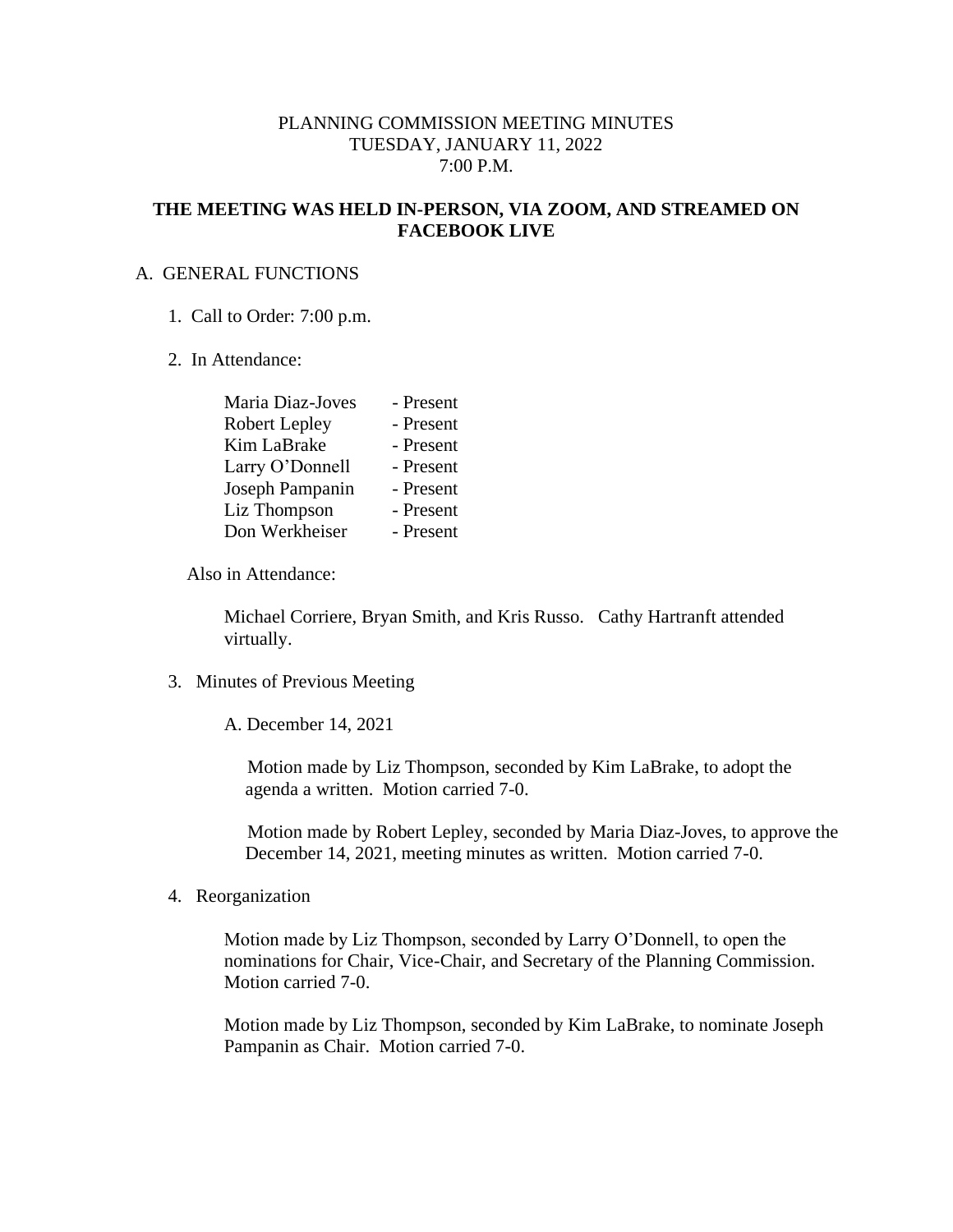Planning Meeting Minutes 01/11/22 Page 2

> Motion made by Maria Diaz-Joves, seconded by Robert Lepley, to nominate Kim LaBrake as Vice-Chair. Motion carried 7-0.

Motion made by Maria Diaz-Joves, seconded by Kim LaBrake, to nominate Liz Thompson as Secretary. Motion carried 7-0.

Motion made by Liz Thompson, seconded by Don Werkheiser, to close the nominations. Motion carried 7-0.

# B. REVIEW & DELIBERATION

 1. **Site Plan Submittal (continued)**: 1422 Main St. Hellertown PA 18055, Application submitted by Diane Morris, 2049 Morgan Hill Rd. Easton PA 18042. Applicant is proposing to reduce commercial space on first floor and add an additional residential unit bringing total combined uses to 1 commercial space and 2 residential units. Property is located within the Mixed Zoning District.

Mr. Russo- The applicants were in the process of selling the property and are now under contract. The new potential buyer does not want to change the layout. The applicant has signed an extension until March 2022 to make sure the sale is completed. They did receive both requested variances from the Zoning Hearing Board.

Motion made by Kim LaBrake, seconded by Larry O'Donnell, to accept the extension for 1422 Main Street. Motion carried 7-0.

 2. **Sketch Plan Submittal**: 1570 Main Street, Hellertown PA (Top Star) Application submitted by Top Star, Inc. 14 Main Street, Emmaus PA 18049. Applicant is proposing a subdivision/land development plan at the site. Property is located in the Mixed Zoning **District** 

Michael Preston was present to discuss the sketch plan submittal.

Mr. Smith- There may be a variance required if the maximum lot coverage is increased. That will also impact if increased stormwater management is needed. Since there will be changes to the Main Street entrance and exit, a HOP will be required. Buffering and street trees will need to be installed.

Mrs. Hartranft requested that since the new building will be facing Main Street that there be some type of enhancement to the streetscape.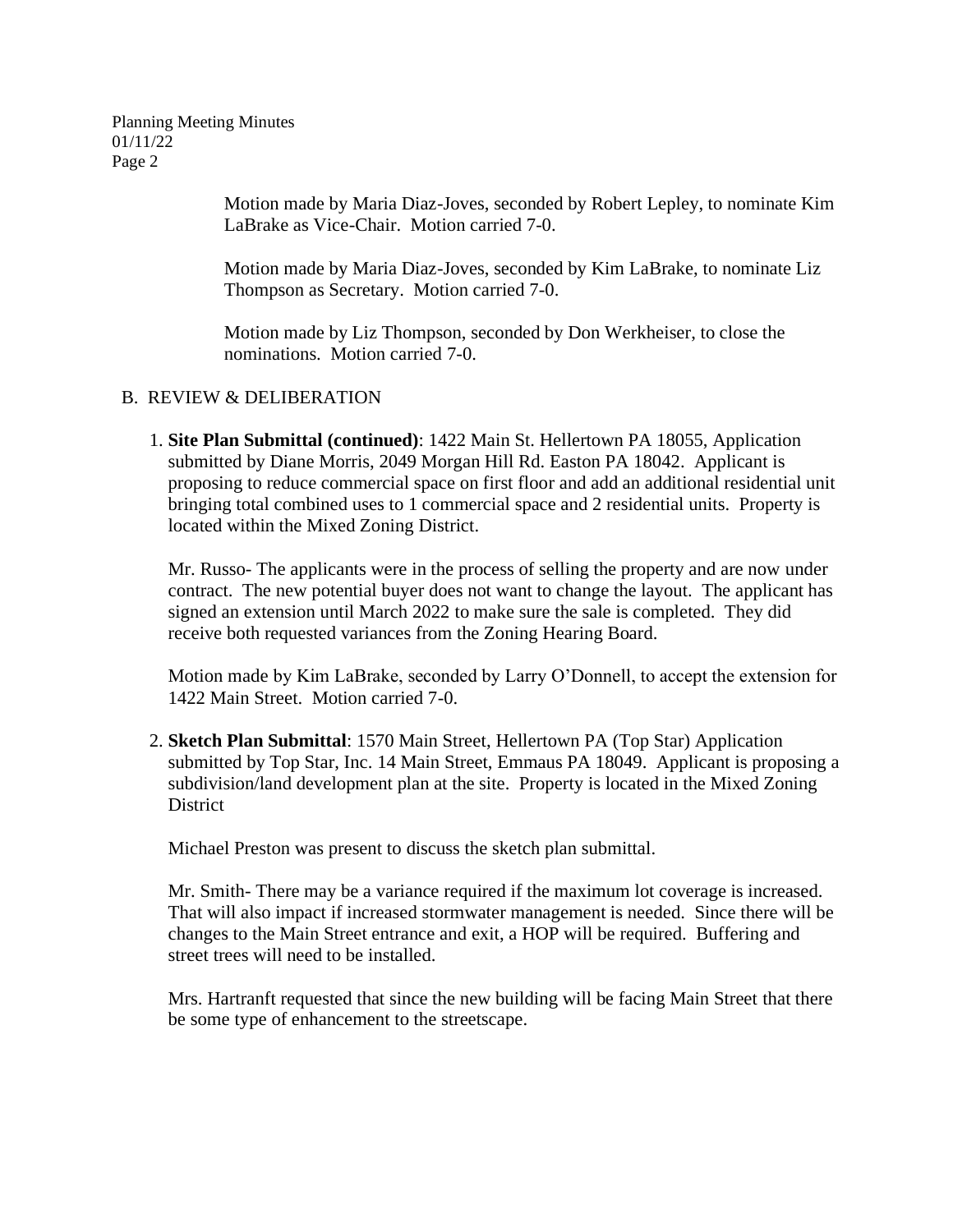Planning Meeting Minutes 01/11/22 Page 3

> 3. **Sketch Plan Submittal (continued)**: 221-229 Kichline Ave/Williams St lot Hellertown PA 18055 Application provided by Keystone Consulting Engineers, 2870 Emrick Blvd. Bethlehem PA. Applicant is proposing a 25 unit residential and 5513 sq feet of first floor office space mixed used development. Property is located within the Highway Commercial Zoning District

Karl Schertzberg- This sketch plan is for 221-229 Kichline Avenue. There are 25 residential units and 5,500 sq. ft. of office space proposed. There are a total of 62 parking spaces. Forty-eight spaces are on the property and the other fourteen are in a lot across Hemlock Street. This new plan includes turning radius for emergency vehicles and a trip calculator.

Mr. Smith noted that all three projects in the area will need to be analyzed for impact at the intersections of Kichline and Main and Kiernan and Main.

We will be looking for improvements to Williams Street, Hemlock Street, and Clauser Street to better service this lot.

Mrs. Hartranft- Our concern is that it is very dark in the area with the back of both buildings facing Kichline Avenue. An additional street light might be warranted. There are also concerns with the lack of sunlight in the area in the winter with snow and ice.

Mr. Pampanin noted that even though there are three houses on this area, there are still portions of the property that it could be argued are "underutilized".

Motion made by Kim LaBrake, seconded by Larry O'Donnell, to recommend Council approve 221-229 Kichline Avenue plan into the FRO based on materials presented under 450-17a(2). Motion carried 7-0.

 4. **Sketch Plan Submittal (continued)**: Clauser/Williams St. Land Development. Application provided by Keystone Consulting Engineers. 2870 Emrick Blvd. Bethlehem PA. Applicant is proposing a 60 unit residential and 12,046 sq feet of first floor space mixed development. Property consists of 5 parcels (Q7NW2D-1-2A, Q7NW2D-2-4, Q7NW2D-2-1B, Q7NW2D-2-1A, Q7NW2D-2-1) and is located in the Highway Commercial/FRO District

Karl Schertzberg- This project is for 5 parcels that total 2.8 acres. The applicant is looking to build 2 new buildings and put an addition on the building at 1702 Clauser Street. We are proposing 60 residential units and roughly 12,000.00 sq ft of office space. The restaurant did not seem like a feasible option so we are now looking at professional offices. The plan is proposing 138 parking spaces which is more than is required. We had a traffic count completed which included Mr. Guerreri's project. The traffic count